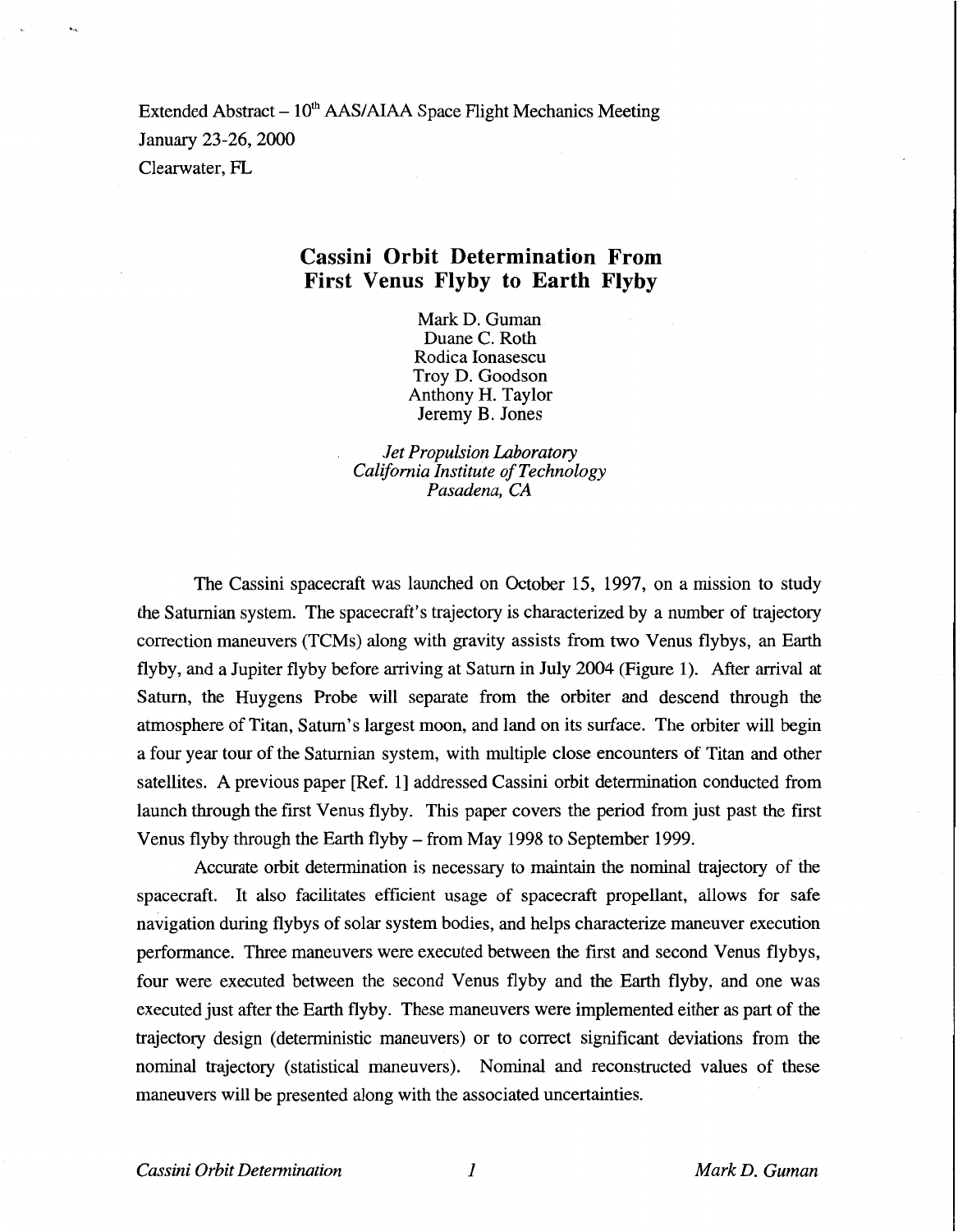

**Figure 1. Cassini Interplanetary Trajectory** 

Two planetary flybys occurred within the period covered in this paper – one of Venus and the other of Earth. Orbit determination reconstruction of each encounter resulted in estimates of time and location of the closest approach events. The Venus flyby was determined to occur at 24 June 1999 20:29:29 UTC at an altitude of 387 km above the surface. The Earth flyby was estimated to be 18 August 1999 03:28:26 UTC at an altitude of 1175 km. The flyby locations and times of these encounters were well within mission delivery requirements.

Orbit determination during this leg of the Cassini mission may be characterized by refining estimates of the spacecraft state and dynamical model parameters using *a priori*  information, telemetry, and X-band Doppler and range tracking data. The accuracy of these refinements depends upon the geometry of the trajectory and the quality and quantity of radiometric data measurements. Many of these improved models will allow the spacecraft to be navigated more efficiently in future phases of the mission.

Spacecraft telemetry has been used in the orbit determination process to identify the presence and nature of increased attitude control thrusting immediately following